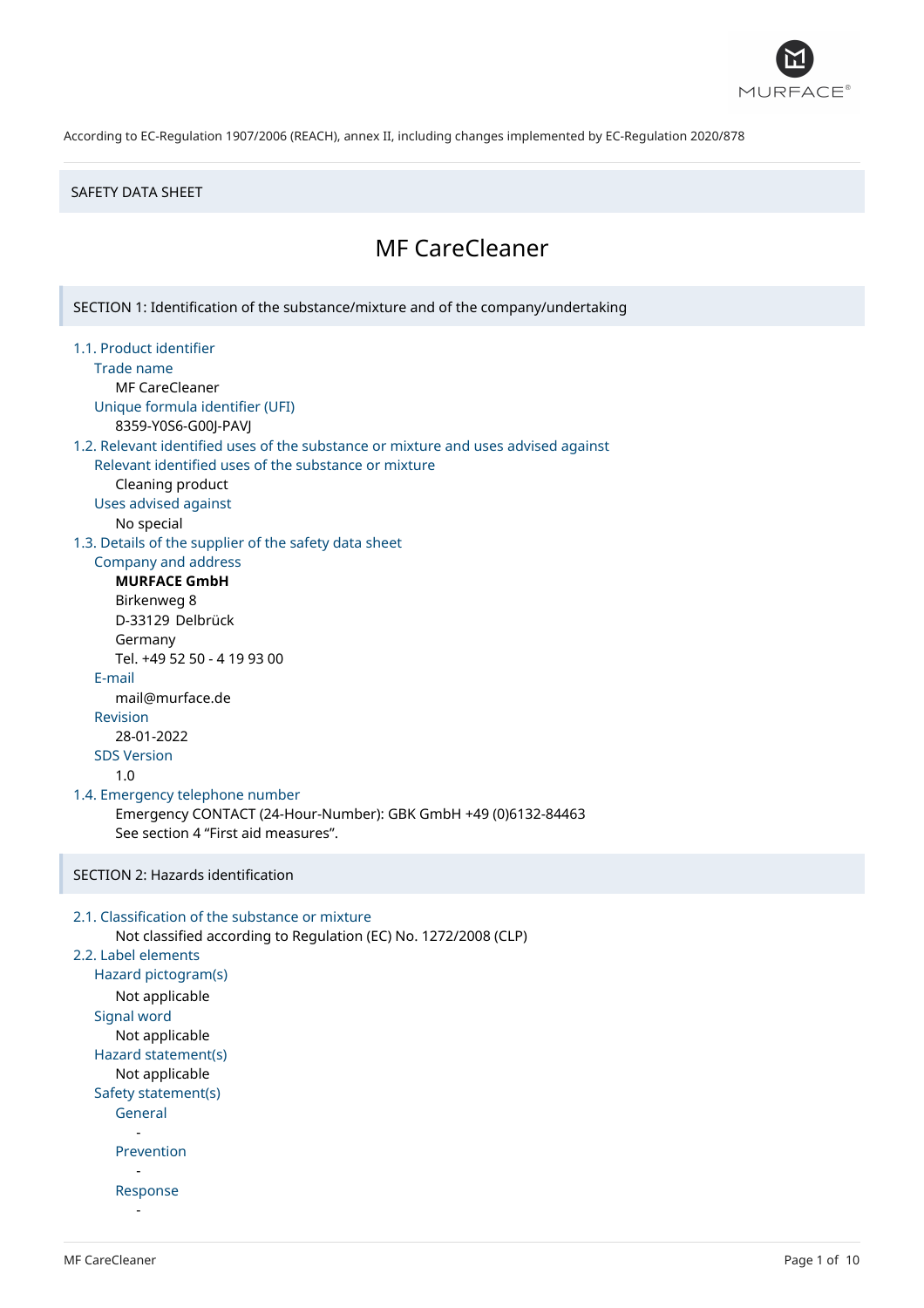

|--|--|

- Disposal

- Hazardous substances No special 2.3. Other hazards Additional labelling

## Not applicable

Additional warnings

This mixture/product does not contain any substances considered to meet the criteria classifying them as PBT and/or vPvB.

SECTION 3: Composition/information on ingredients

## 3.2. Mixtures

| Product/substance                                                                                   | <b>Identifiers</b>          | % w/w                    | Classification                                                                                          | Note |
|-----------------------------------------------------------------------------------------------------|-----------------------------|--------------------------|---------------------------------------------------------------------------------------------------------|------|
| Mixture of 5-chloro-2-<br>methyl-2H-isothiazol-3-<br>one and 2-methyl-2H-<br>isothiazol-3-one (3:1) | CAS No.: 55965-84-9         | $≥0,00025-$<br>< 0.0015% | Acute Tox. 3, H301<br>Acute Tox. 2, H310                                                                |      |
|                                                                                                     | EC No.: 911-418-6<br>REACH: |                          | Skin Corr. 1C, H314<br>Skin Sens. 1A, H317<br>Eye Dam. 1, H318                                          |      |
|                                                                                                     | Index No.:                  |                          | Acute Tox. 2, H330<br>Aquatic Acute 1, H400 (M=100)<br>Aquatic Chronic 1, H410 (M=100)<br><b>EUH071</b> |      |

## -----

See full text of H-phrases in section 16. Occupational exposure limits are listed in section 8, if these are available. Other information

No special

## SECTION 4: First aid measures

#### 4.1. Description of first aid measures

#### General information

In the case of accident: Contact a doctor or casualty department – take the label or this safety data sheet. Contact a doctor if in doubt about the injured person's condition or if the symptoms persist. Never give an unconscious person water or other drink.

## Inhalation

Upon breathing difficulties or irritation of the respiratory tract: Bring the person into fresh air and stay with him/her.

## Skin contact

Upon irritation: rinse with water. In the event of continued irritation, seek medical assistance.

## Eye contact

Upon irritation of the eye: Remove contact lenses. Flush eyes with plenty of water or salt water (20-30°C) and continue until irritation stops.

## Ingestion

Provide plenty of water for the person to drink and stay with him/her. In case of malaise, seek medical advice immediately and bring the safety data sheet or label from the product. Do not induce vomiting, unless recommended by the doctor. Have the victim lean forward with head down to avoid inhalation of- or choking on vomited material.

## Burns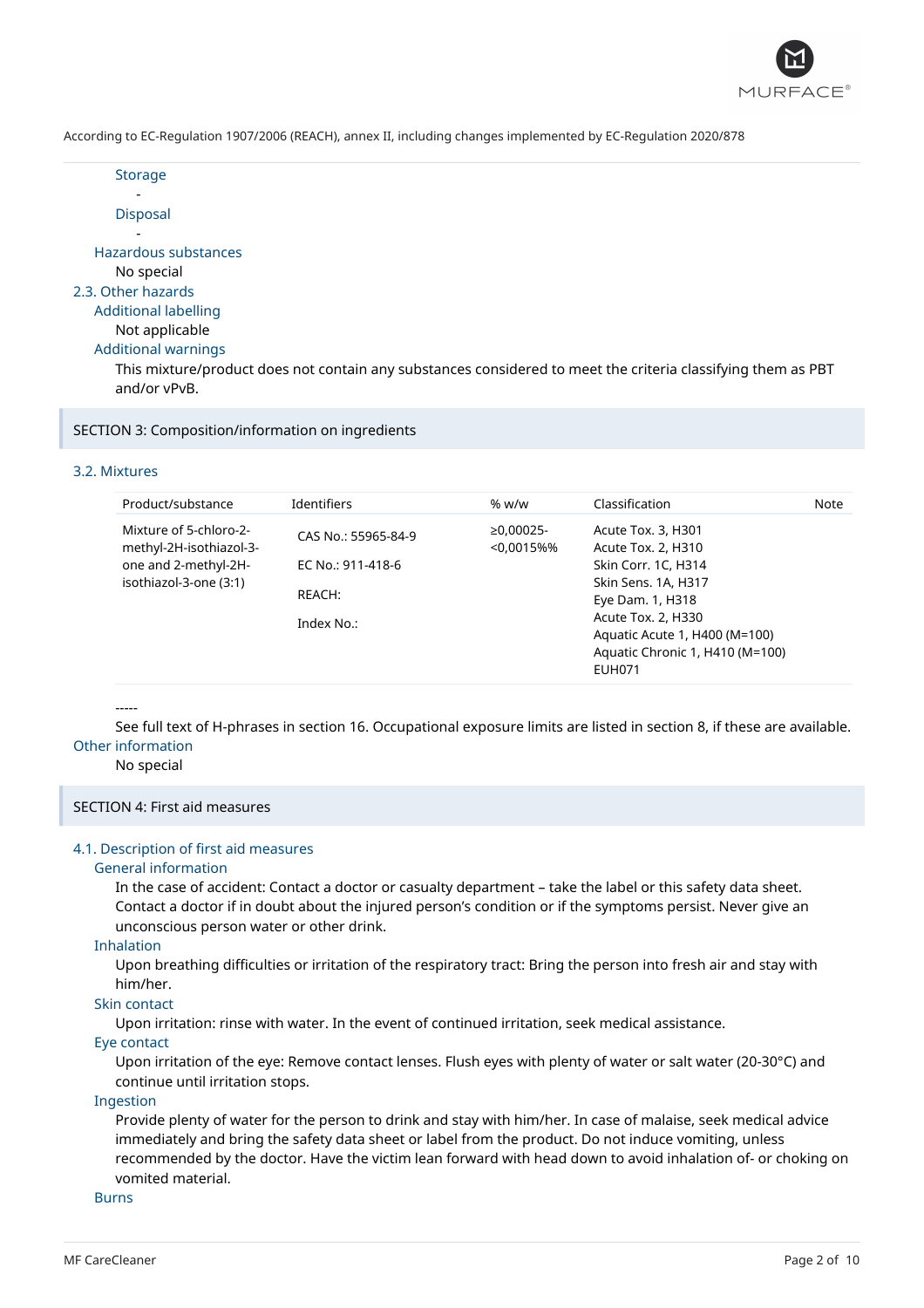

#### Not applicable

4.2. Most important symptoms and effects, both acute and delayed

#### No special

4.3. Indication of any immediate medical attention and special treatment needed

No special

## Information to medics

Bring this safety data sheet or the label from this product.

## SECTION 5: Firefighting measures

#### 5.1. Extinguishing media

#### No special

## 5.2. Special hazards arising from the substance or mixture

Fire will result in dense smoke. Exposure to combustion products may harm your health. Closed containers, which are exposed to fire, should be cooled with water. Do not allow fire-extinguishing water to enter the sewage system and nearby surface waters.

## 5.3. Advice for firefighters

Fire fighters should wear appropriate personal protective equipment.

SECTION 6: Accidental release measures

## 6.1. Personal precautions, protective equipment and emergency procedures

No specific requirements

## 6.2. Environmental precautions

## Avoid discharge to lakes, streams, sewers, etc.

## 6.3. Methods and material for containment and cleaning up

Use sand, earth, vermiculite, diatomaceous earth to contain and collect non-combustible absorbent materials and place in container for disposal, according to local regulations.

To the extent possible cleaning is performed with normal cleaning agents. Avoid use of solvents.

## 6.4. Reference to other sections

See section 13 on "Disposal considerations" in regard of handling of waste.

See section 8 "Exposure controls/personal protection" for protective measures.

SECTION 7: Handling and storage

## 7.1. Precautions for safe handling

Smoking, drinking and consumption of food is not allowed in the work area.

See section 8 "Exposure controls/personal protection" for information on personal protection.

## 7.2. Conditions for safe storage, including any incompatibilities

## No special conditions required.

Recommended storage material

Keep only in original packaging.

## Storage temperature

Room temperature 18 to 23°C (Storage on stock, 3 to 8°C)

#### Incompatible materials

Strong acids, strong bases, strong oxidizing agents, and strong reducing agents.

#### 7.3. Specific end use(s)

This product should only be used for applications quoted in section 1.2

SECTION 8: Exposure controls/personal protection

#### 8.1. Control parameters

No substances are listed in the national list of substances with an occupational exposure limit.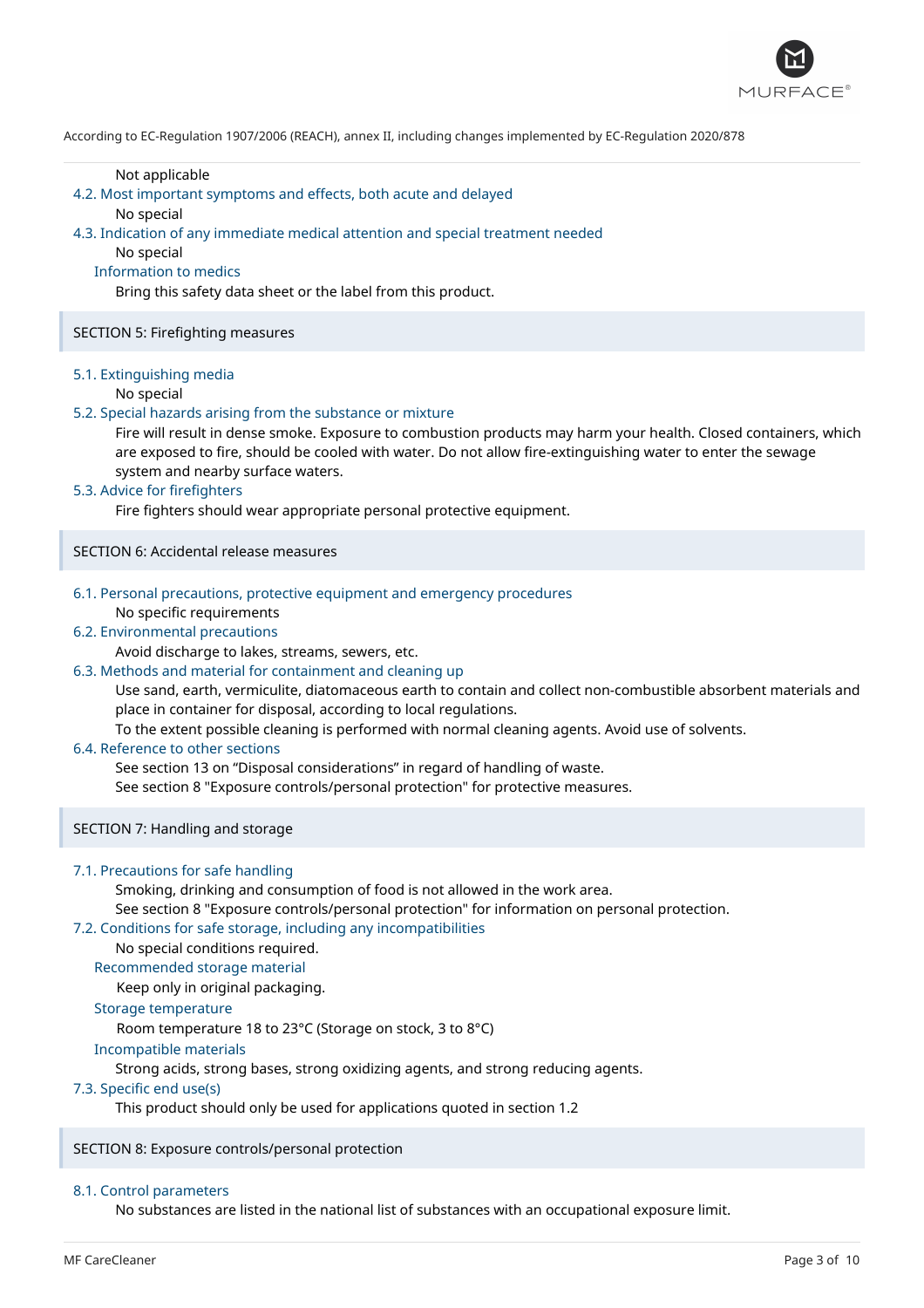

No data available

## PNEC

No data available

## 8.2. Exposure controls

Control is unnecessary if the product is used as intended.

#### General recommendations

Smoking, drinking and consumption of food is not allowed in the work area.

## Exposure scenarios

There are no exposure scenarios implemented for this product.

## Exposure limits

Occupational exposure limits have not been defined for the substances in this product.

## Appropriate technical measures

Apply standard precautions during use of the product. Avoid inhalation of vapours.

#### Hygiene measures

Wash hands after use.

Measures to avoid environmental exposure

## No specific requirements

Individual protection measures, such as personal protective equipment

#### **Generally**

Use only CE marked protective equipment. No specific requirements

## Respiratory Equipment

| Type                    | Class : | Colour | Standards |
|-------------------------|---------|--------|-----------|
| No special when used as |         |        |           |

intended.

## Skin protection

| Recommended                 | Type/Category | Standards |
|-----------------------------|---------------|-----------|
| No special when used as $-$ |               |           |
| intended                    |               |           |

## Hand protection

| Material | Glove thickness<br>(mm) | Breakthrough time<br>(min.) | Standards                         |            |
|----------|-------------------------|-----------------------------|-----------------------------------|------------|
| Nitrile  | 0.4                     | > 480                       | EN374-2, EN374-3,<br><b>EN388</b> | $\sqrt{m}$ |

## Eye protection

| Type                                                                                 | Standards |    |
|--------------------------------------------------------------------------------------|-----------|----|
| In the likelihood of direct EN166<br>or incidental exposure,<br>use face protection. |           | FF |

SECTION 9: Physical and chemical properties

9.1. Information on basic physical and chemical properties Physical state

Liquid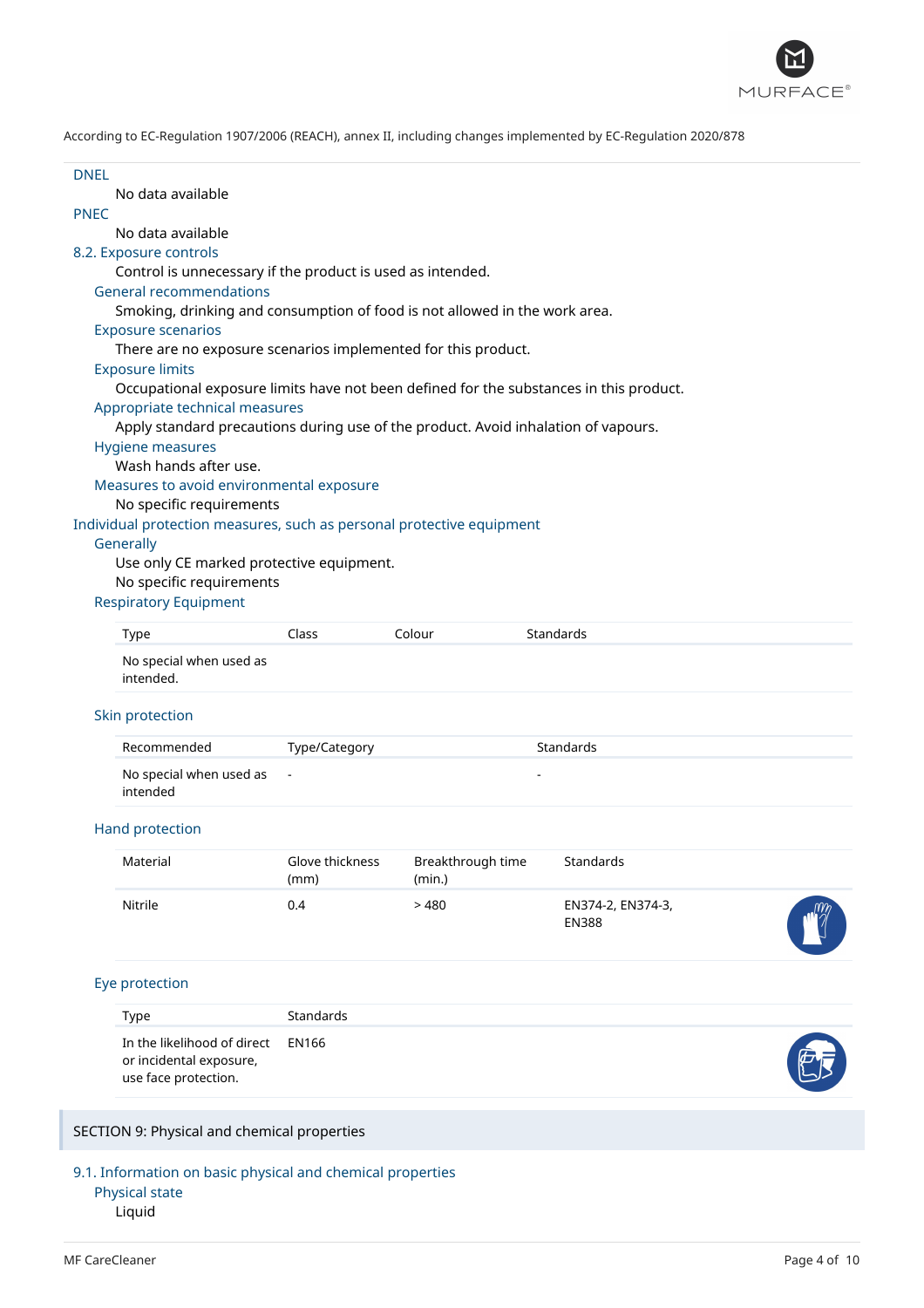

```
Colour
      Transparent white
   Odour / Odour threshold
      Mild
   pH
      7
   Density (g/cm<sup>3</sup>)
      1.009 (20 °C)
   Kinematic viscosity
      Testing not relevant or not possible due to nature of the product.
   Particle characteristics
      Does not apply to liquids.
Phase changes
   Melting point/Freezing point (°C)
      Testing not relevant or not possible due to nature of the product.
   Softening point/range (waxes and pastes) (°C)
      Does not apply to liquids.
   Boiling point (°C)
      100 °C
  Vapour pressure
      Testing not relevant or not possible due to nature of the product.
   Relative vapour density
      Testing not relevant or not possible due to nature of the product.
   Decomposition temperature (°C)
      Testing not relevant or not possible due to nature of the product.
Data on fire and explosion hazards
   Flash point (°C)
      Testing not relevant or not possible due to nature of the product.
   Ignition (°C)
      Testing not relevant or not possible due to nature of the product.
   Auto flammability (°C)
      Testing not relevant or not possible due to nature of the product.
   Lower and upper explosion limit (% v/v)
      Testing not relevant or not possible due to nature of the product.
Solubility
   Solubility in water
      Soluble
   n-octanol/water coefficient
      Testing not relevant or not possible due to nature of the product.
   Solubility in fat (g/L)
      Testing not relevant or not possible due to nature of the product.
9.2. Other information
   Other physical and chemical parameters
      No data available
SECTION 10: Stability and reactivity
10.1. Reactivity
      No data available
10.2. Chemical stability
      The product is stable under the conditions, noted in section 7 "Handling and storage".
10.3. Possibility of hazardous reactions
      No special
10.4. Conditions to avoid
```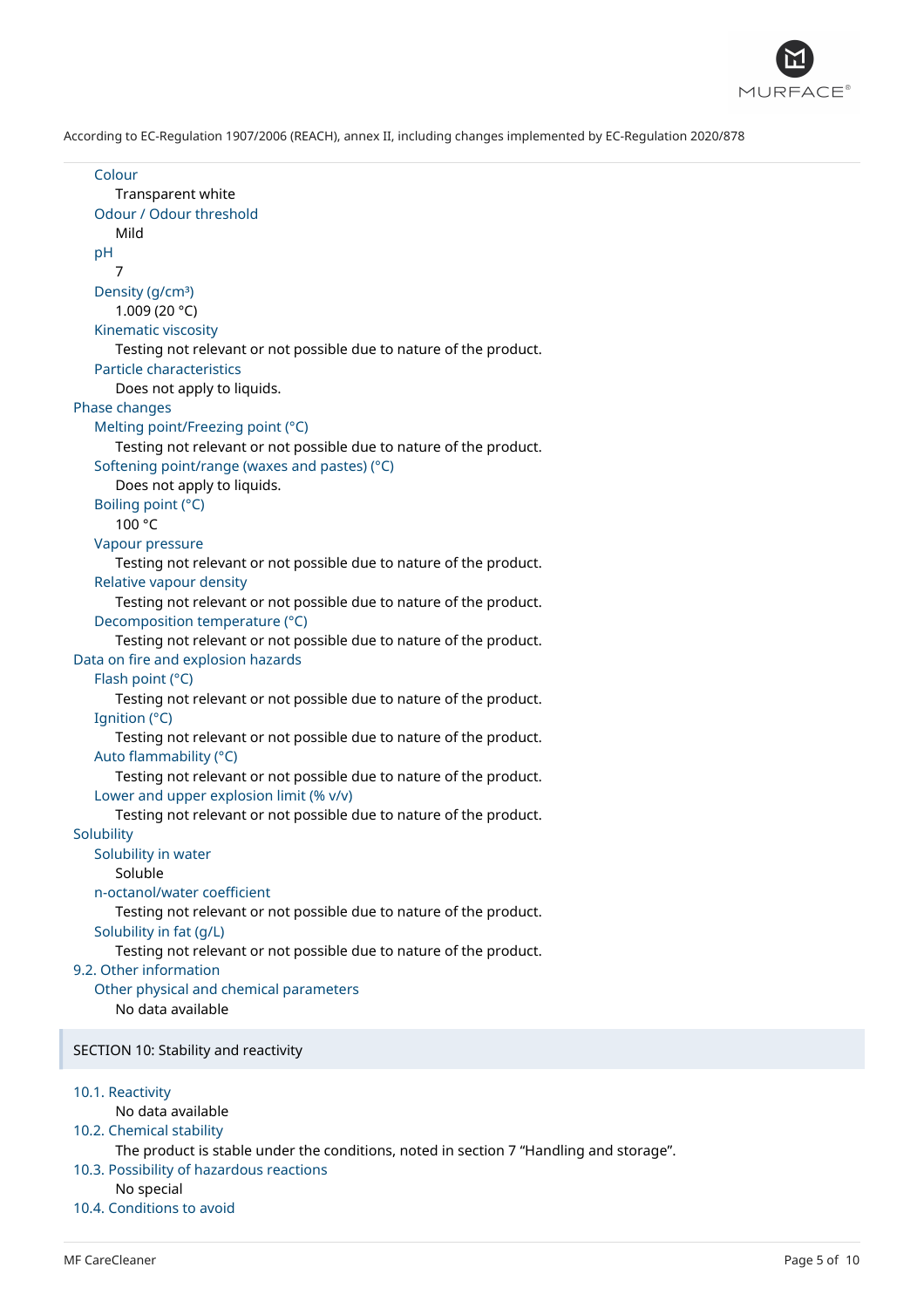

#### No special

## 10.5. Incompatible materials

Strong acids, strong bases, strong oxidizing agents, and strong reducing agents.

## 10.6. Hazardous decomposition products

The product is not degraded when used as specified in section 1.

## SECTION 11: Toxicological information

## 11.1. Information on hazard classes as defined in Regulation (EC) No 1272/2008 Acute toxicity

| Product/substance<br><b>Test method</b> | Mixture of 5-chloro-2-methyl-2H-isothiazol-3-one and 2-methyl-2H-isothiazol-3-one (3:1) |
|-----------------------------------------|-----------------------------------------------------------------------------------------|
| Species                                 | Rat                                                                                     |
| Route of exposure                       | Inhalation                                                                              |
| Test                                    | LC50 (4 hours)                                                                          |
| Result                                  | $0,33$ mg/L                                                                             |
| Other information                       |                                                                                         |
| Product/substance                       | Mixture of 5-chloro-2-methyl-2H-isothiazol-3-one and 2-methyl-2H-isothiazol-3-one (3:1) |
| Test method                             |                                                                                         |
| Species                                 | Rat                                                                                     |
| Route of exposure                       | Dermal                                                                                  |
| <b>Test</b>                             | LD50                                                                                    |
| Result                                  | 660 mg/kg                                                                               |
| Other information                       |                                                                                         |
| Product/substance                       | Mixture of 5-chloro-2-methyl-2H-isothiazol-3-one and 2-methyl-2H-isothiazol-3-one (3:1) |
| Test method                             |                                                                                         |
| Species                                 | Rat                                                                                     |
| Route of exposure                       | Oral                                                                                    |
| <b>Test</b>                             | LD50                                                                                    |
| Result                                  | 457 mg/kg                                                                               |
| Other information                       |                                                                                         |
| Skin corrosion/irritation               |                                                                                         |
|                                         | Based on available data, the classification criteria are not met.                       |
| Serious eye damage/irritation           |                                                                                         |
|                                         | Based on available data, the classification criteria are not met.                       |

## Respiratory sensitisation

Based on available data, the classification criteria are not met. Skin sensitisation

Based on available data, the classification criteria are not met. Germ cell mutagenicity

Based on available data, the classification criteria are not met. **Carcinogenicity** 

Based on available data, the classification criteria are not met. Reproductive toxicity

Based on available data, the classification criteria are not met. STOT-single exposure

Based on available data, the classification criteria are not met. STOT-repeated exposure

Based on available data, the classification criteria are not met.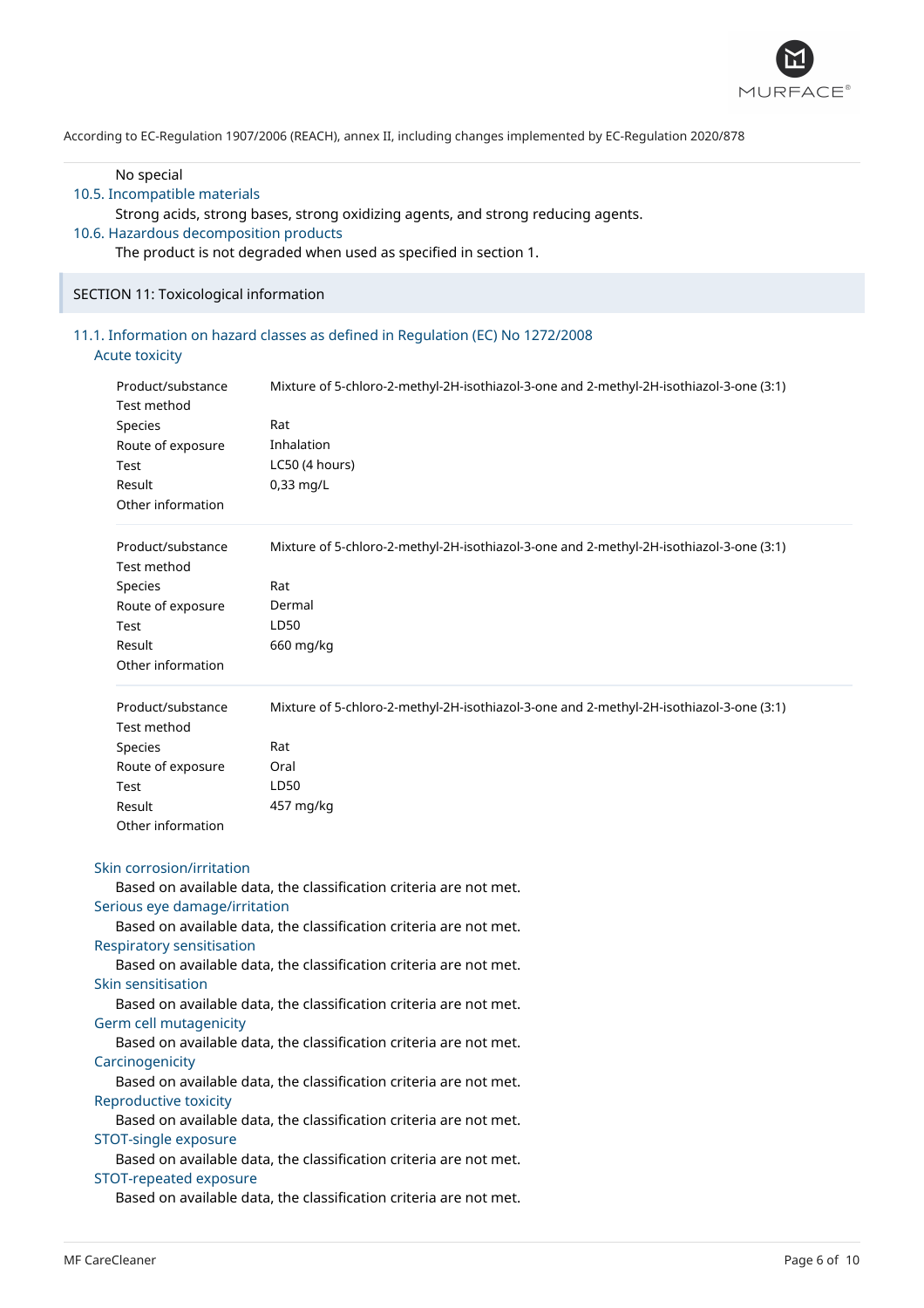

Aspiration hazard Based on available data, the classification criteria are not met. 11.2. Information on other hazards Long term effects No special Endocrine disrupting properties No special Other information No special

## SECTION 12: Ecological information

## 12.1. Toxicity

| Product/substance<br>Test method   | Mixture of 5-chloro-2-methyl-2H-isothiazol-3-one and 2-methyl-2H-isothiazol-3-one (3:1) |
|------------------------------------|-----------------------------------------------------------------------------------------|
| Species                            | Daphnia                                                                                 |
| Compartment                        |                                                                                         |
| Duration                           |                                                                                         |
| Test                               | <b>NOEC</b>                                                                             |
| Result                             | 0,004 mg/L                                                                              |
| Other information                  |                                                                                         |
| Product/substance<br>Test method   | Mixture of 5-chloro-2-methyl-2H-isothiazol-3-one and 2-methyl-2H-isothiazol-3-one (3:1) |
| Species<br>Compartment<br>Duration | Algae                                                                                   |
| Test                               | <b>NOEC</b>                                                                             |
| Result                             | 0,0012 mg/L                                                                             |
| Other information                  |                                                                                         |
| Product/substance                  | Mixture of 5-chloro-2-methyl-2H-isothiazol-3-one and 2-methyl-2H-isothiazol-3-one (3:1) |
| Test method                        |                                                                                         |
| Species                            | Algae                                                                                   |
| Compartment                        |                                                                                         |
| Duration                           | 72 hours                                                                                |
| Test                               | <b>EC50</b>                                                                             |
| Result                             | 0,027 mg/L                                                                              |
| Other information                  |                                                                                         |
| Product/substance<br>Test method   | Mixture of 5-chloro-2-methyl-2H-isothiazol-3-one and 2-methyl-2H-isothiazol-3-one (3:1) |
| Species                            | Daphnia                                                                                 |
| Compartment                        |                                                                                         |
| Duration                           | 48 hours                                                                                |
| Test                               | <b>EC50</b>                                                                             |
| Result                             | $0,1$ mg/L                                                                              |
| Other information                  |                                                                                         |
| Product/substance<br>Test method   | Mixture of 5-chloro-2-methyl-2H-isothiazol-3-one and 2-methyl-2H-isothiazol-3-one (3:1) |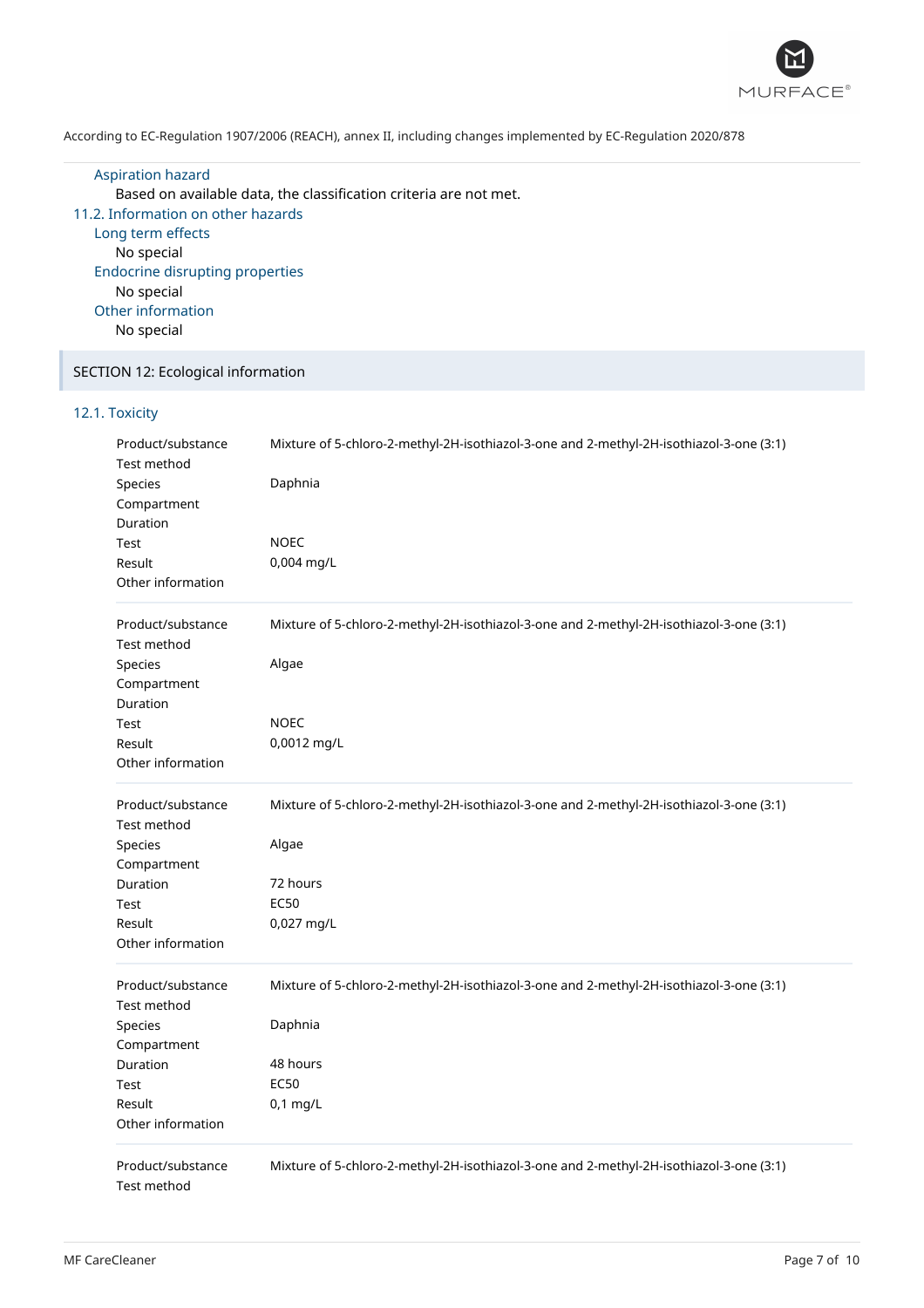

| Species           | Fish       |
|-------------------|------------|
| Compartment       |            |
| Duration          |            |
| Test              | NOFC       |
| Result            | 0,098 mg/L |
| Other information |            |

## 12.2. Persistence and degradability No data available

12.3. Bioaccumulative potential No data available

## 12.4. Mobility in soil

No data available

## 12.5. Results of PBT and vPvB assessment

This mixture/product does not contain any substances considered to meet the criteria classifying them as PBT and/or vPvB.

12.6. Endocrine disrupting properties No special

# 12.7. Other adverse effects

No special

## SECTION 13: Disposal considerations

## 13.1. Waste treatment methods

Product is not covered by regulations on dangerous waste.

Regulation (EU) No 1357/2014 of 18 December 2014 on waste.

## EWC code

20 01 Separately collected fractions (except 15 01)

20 01 30 Detergents other than those mentioned in 20 01 29

## Specific labelling

Not applicable

## Contaminated packing

Packaging containing residues of the product must be disposed of similarly to the product.

## SECTION 14: Transport information

## 14.1. - 14.4.

Not dangerous goods according to ADR, IATA and IMDG.

## ADR/RID

Not applicable

## IMDG

Not applicable

#### MARINE POLLUTANT No

IATA

- Not applicable
- 14.5. Environmental hazards

Not applicable

14.6. Special precautions for user

## Not applicable

14.7. Maritime transport in bulk according to IMO instruments No data available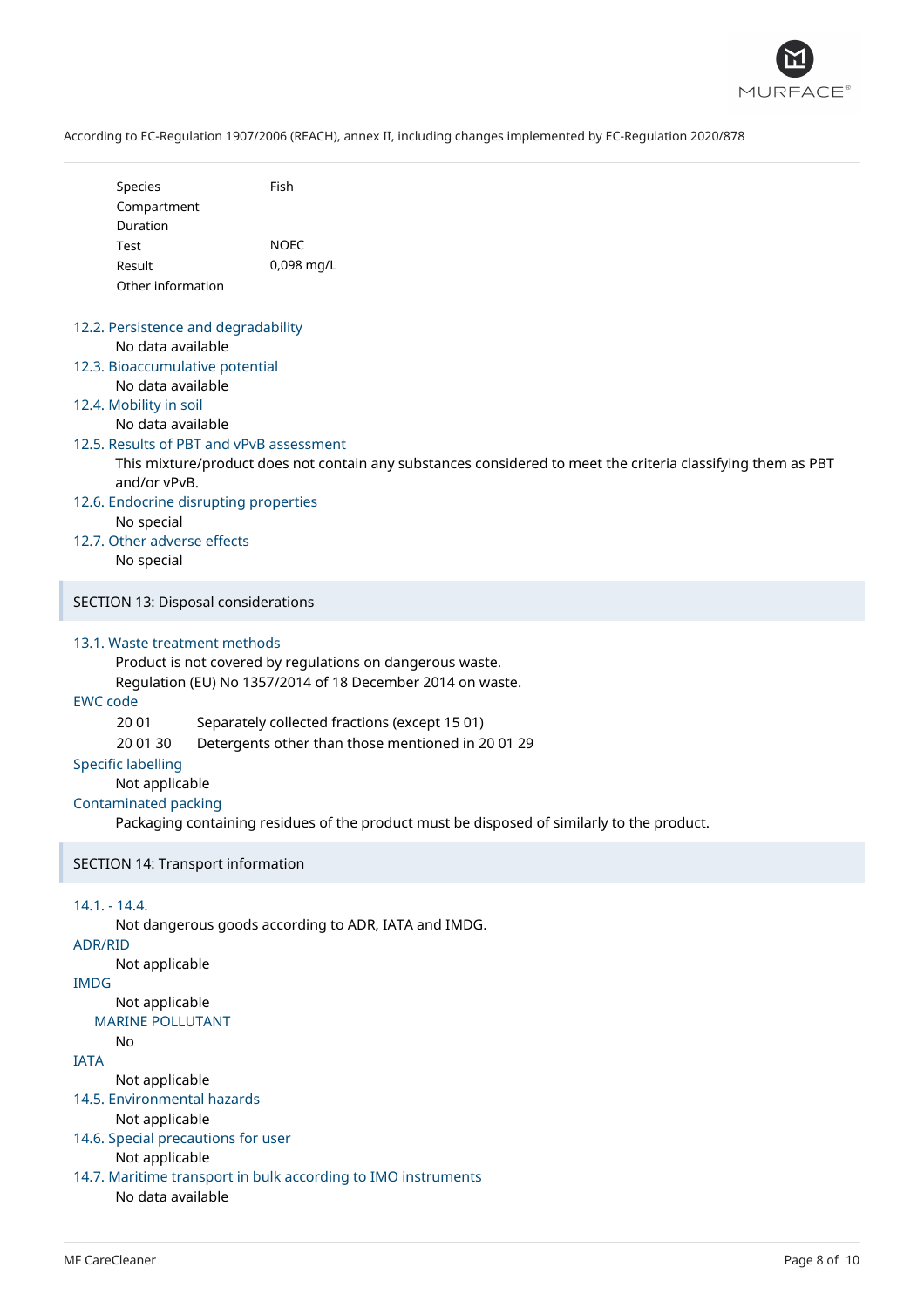

SECTION 15: Regulatory information

15.1. Safety, health and environmental regulations/legislation specific for the substance or mixture

Restrictions for application No special

Demands for specific education No specific requirements

## SEVESO - Categories / dangerous substances

Not applicable

Additional information

Not applicable

## Sources

Regulation (EU) No 1357/2014 of 18 December 2014 on waste. CLP Regulation (EC) No 1272/2008, as retained and amended in UK law. EC-Regulation 1907/2006 (REACH), as amended by UK REACH Regulations SI 2019/758

## 15.2. Chemical safety assessment

No

## SECTION 16: Other information

## Full text of H-phrases as mentioned in section 3

EUH071, Corrosive to the respiratory tract.

H301, Toxic if swallowed.

H310, Fatal in contact with skin.

H314, Causes severe skin burns and eye damage.

H317, May cause an allergic skin reaction.

H318, Causes serious eye damage.

H330, Fatal if inhaled.

H400, Very toxic to aquatic life.

H410, Very toxic to aquatic life with long lasting effects.

#### Abbreviations and acronyms

ADN = European Provisions concerning the International Carriage of Dangerous Goods by Inland Waterway

ADR = The European Agreement concerning the International Carriage of Dangerous Goods by Road

ATE = Acute Toxicity Estimate

BCF = Bioconcentration Factor

CAS = Chemical Abstracts Service

CE = Conformité Européenne

CLP = Classification, Labelling and Packaging Regulation [Regulation (EC) No. 1272/2008]

CSA = Chemical Safety Assessment

CSR = Chemical Safety Report

DMEL = Derived Minimal Effect Level

DNEL = Derived No Effect Level

EINECS = European Inventory of Existing Commercial chemical Substances

ES = Exposure Scenario

EUH statement = CLP-specific Hazard statement

EWC = European Waste Catalogue

GHS = Globally Harmonized System of Classification and Labelling of Chemicals

IARC = International Agency for Research on Cancer (IARC)

IATA = International Air Transport Association

IBC = Intermediate Bulk Container

IMDG = International Maritime Dangerous Goods

LogPow = logarithm of the octanol/water partition coefficient